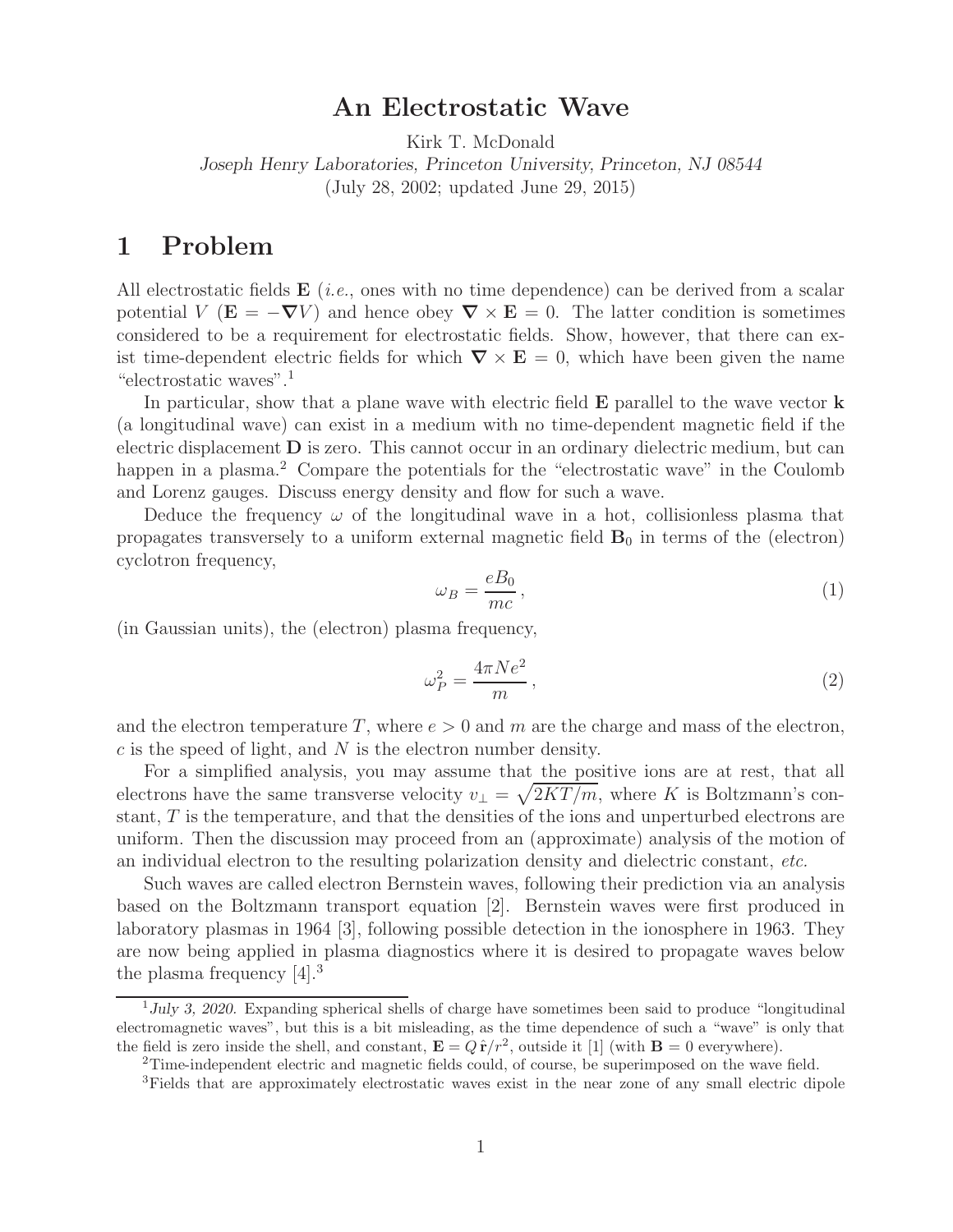# **2 Solution**

#### **2.1 General Remarks**

We first verify that Maxwell's equations imply that when an electric field **E** has no time dependence, then  $\nabla \times \mathbf{E} = 0$ .

If  $\partial \mathbf{E}/\partial t = 0$ , then the magnetic field **B** obeys  $\partial^2 \mathbf{B}/\partial t^2 = 0$ , as follows on taking the time derivative of Faraday's law,  $c\nabla \times \mathbf{E} = -\partial \mathbf{B}/\partial t$  in Gaussian units. In principle, this is consistent with a magnetic field that varies linearly with time,  $\mathbf{B}(\mathbf{r}, t) = \mathbf{B}_0(\mathbf{r}) + \mathbf{B}_1(\mathbf{r})t$ . However, this leads to arbitrarily large magnetic fields at early and late times, and is excluded on physical grounds. Hence,  $\partial \mathbf{E}/\partial t = 0$  implies that  $\partial \mathbf{B}/\partial t = 0$  also, and  $\nabla \times \mathbf{E} = 0$ according to Faraday's law.

We next consider some general properties of a longitudinal plane electric wave, taken to have the form,

$$
\mathbf{E} = E_x \, e^{i(kx - \omega t)} \, \hat{\mathbf{x}}.\tag{3}
$$

This obeys  $\nabla \times \mathbf{E} = 0$ , and so can be derived from an electric potential, namely,

$$
\mathbf{E} = -\boldsymbol{\nabla}V, \qquad \text{where} \qquad V = i\frac{E_x}{k}e^{i(kx-\omega t)}.
$$
 (4)

The electric wave (3) has no associated magnetic wave, since Faraday's law tells us that,

$$
0 = \nabla \times \mathbf{E} = -\frac{1}{c} \frac{\partial \mathbf{B}}{\partial t},\qquad(5)
$$

and any magnetic field in the problem must be static.

It is well known that electromagnetic waves in vacuum are transverse. A longitudinal electric wave can only exist in a medium that can support a nonzero polarization density **P** (volume density of electric dipole moments). The polarization density implies an effective charge density  $\rho$  given by,

$$
\rho = -\nabla \cdot \mathbf{P},\tag{6}
$$

which is consistent with the first Maxwell equation,

$$
\nabla \cdot \mathbf{E} = 4\pi \rho,\tag{7}
$$

only if,

$$
\mathbf{P} = -\frac{\mathbf{E}}{4\pi},\tag{8}
$$

in which case the electric displacement **D** of the longitudinal wave vanishes,

$$
\mathbf{D} = \mathbf{E} + 4\pi \mathbf{P} = 0. \tag{9}
$$

Hence, the (relative) dielectric constant  $\epsilon$  also vanishes.

antenna in vacuum [5]. At distances  $r \ll \lambda/2\pi$  from the center of the antenna the electric field is much larger than the magnetic field. In this near zone the electromagnetic field has the character of an electrostatic wave. In practice, this implies that if a plasma exists within  $\lambda/2\pi$  of an electric dipole antenna, an electrostatic wave will be excited that can propagate into the far zone ( $r \gtrsim \lambda$ ) if the plasma exists there as well.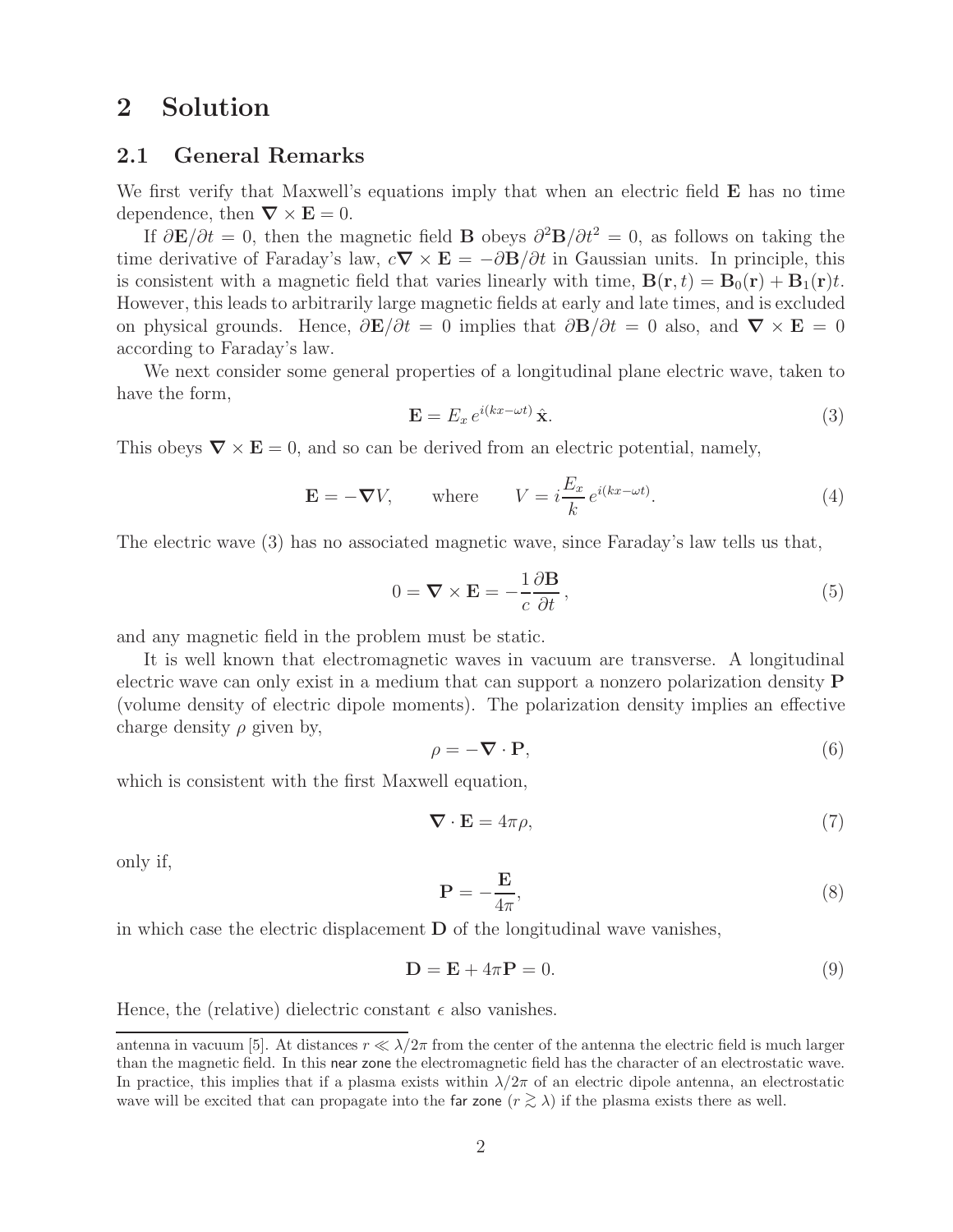Strictly speaking, eq. (8) could read  $P = -E/4\pi + P'$ , for any field P' that obeys  $\nabla \cdot \mathbf{P}' = 0$ . However, since any magnetic field in the problem is static, the fourth Maxwell equation tells us that,

$$
\nabla \times \mathbf{B} = \frac{4\pi}{c} \left( \mathbf{J} + \frac{1}{4\pi} \frac{\partial \mathbf{E}}{\partial t} \right)
$$
(10)

has no time dependence. Recalling that the polarization current is related by,

$$
\mathbf{J} = \frac{\partial \mathbf{P}}{\partial t},\tag{11}
$$

we again find relation (8) with the possible addition of a static field **P**' that is associated with a truly electrostatic field **E**'. In sum, a longitudinal electric wave described by eqs. (3), (8) and (9) can coexist with background electrostatic and magnetostatic fields of the usual type.

Maxwell's equations alone provide no relation between the wave number k and the wave frequency  $\omega$  of the longitudinal wave, and hence the wave phase velocity  $\omega/k$  is arbitrary. This suggests that purely longitudinal electric waves are best considered as limiting cases of more general waves, for which additional physical relations provide additional information as to the character of the waves.

### **2.2 Gauge Invariance**

The electric and magnetic fields are related to the potentials V and **A** by,

$$
\mathbf{E} = -\nabla V - \frac{1}{c} \frac{\partial \mathbf{A}}{\partial t} = E_x e^{i(kx - \omega t)} \hat{\mathbf{x}}, \qquad \mathbf{B} = \nabla \times \mathbf{A} = 0.
$$
 (12)

Clearly, the potentials have the forms,

$$
\mathbf{A} = A_x e^{i(kx - \omega t)} \hat{\mathbf{x}}, \qquad V = V_0 e^{i(kx - \omega t)}, \tag{13}
$$

which are consistent with  $\mathbf{B} = \nabla \times \mathbf{A} = 0$ .

Since the electric wave (3) has no associated magnetic field, we can define its vector potential **A** to be zero, which is certainly consistent with the Coulomb gauge condition  $\nabla \cdot \mathbf{A}^{(C)} = 0$ . Then, the Coulomb-gauge potentials are simply,

$$
V^{(C)} = \frac{iE_x}{k} e^{i(kx - \omega t)}, \qquad \mathbf{A}^{(C)} = 0.
$$
 (14)

Suppose, however, we prefer to work in the Lorenz gauge [15], for which,

$$
\nabla \cdot \mathbf{A}^{(L)} = -\frac{1}{c} \frac{\partial V^{(L)}}{\partial t}.
$$
\n(15)

Then, the vector potential will be nonzero, and from the Lorenz gauge condition (15) we have,

$$
kA_x^{(L)} = \frac{\omega}{c} V_0^{(L)},\tag{16}
$$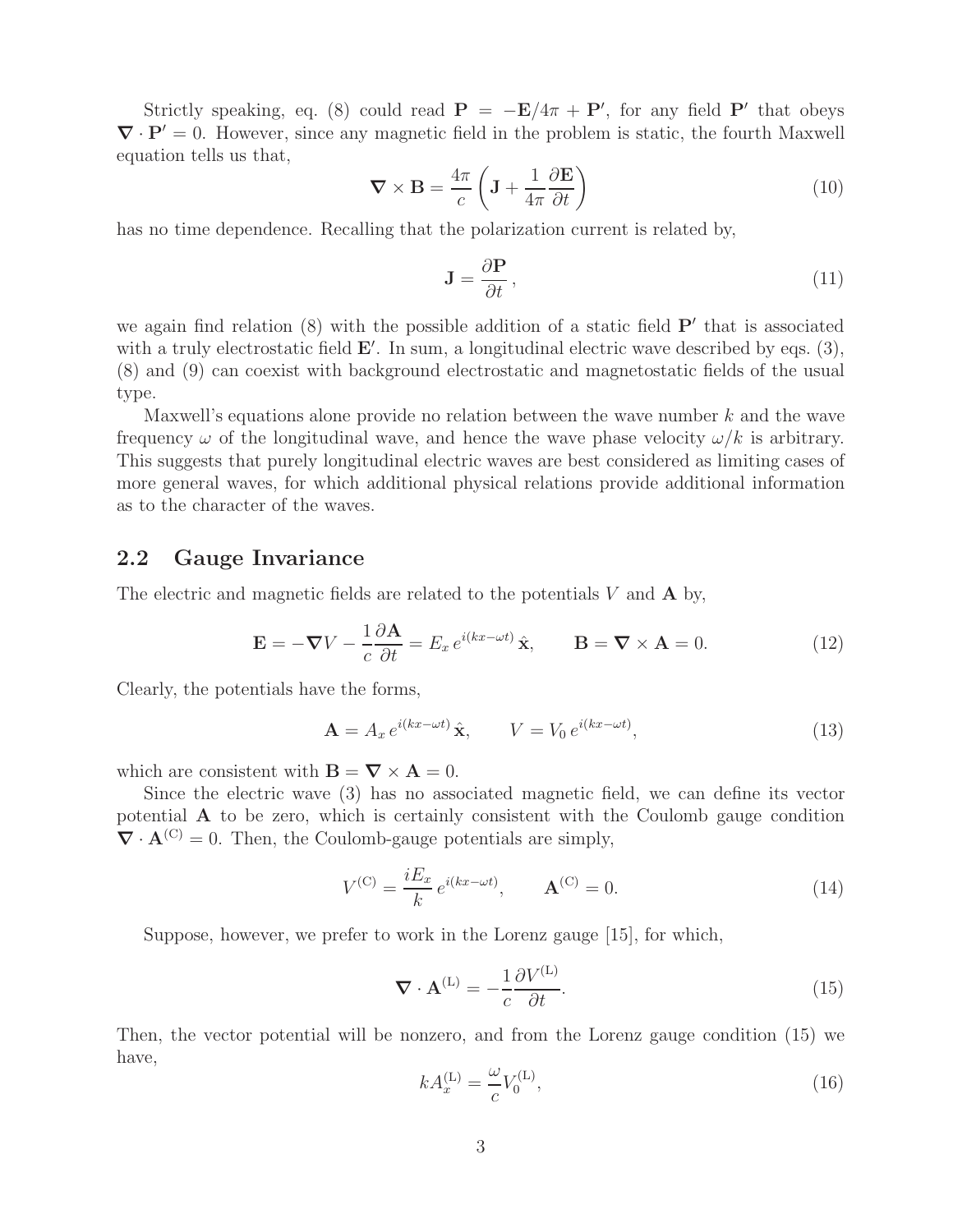so from eq. (12) we find,

$$
E_x = ikV_0^{(L)} + i\frac{\omega}{c}A_x^{(L)}.
$$
\n(17)

Hence,

$$
\mathbf{A}^{(\text{L})} = -i \frac{\omega c}{\omega^2 + k^2 c^2} E_x e^{i(kx - \omega t)} \hat{\mathbf{x}}, \qquad V^{(\text{L})} = -i \frac{k c^2}{\omega^2 + k^2 c^2} E_x e^{i(kx - \omega t)}.
$$
 (18)

We could also derive the wave (3) from the potentials,

$$
\mathbf{A}^{(\mathrm{G})} = -i\frac{c}{\omega} E_x e^{i(kx - \omega t)} \hat{\mathbf{x}}, \qquad V^{(\mathrm{G})} = 0,
$$
\n(19)

in the Gibbs gauge [16, 17].

Thus, an "electrostatic wave" is not necessarily associated with an "electrostatic" scalar potential.

#### **2.3 Energy Considerations**

A common expression for the electric field energy density is **<sup>E</sup>**·**D**/8π. However, this vanishes for longitudinal electric waves, according to eq. (9). Further, since the longitudinal electric wave can exist with zero magnetic field, there is no Poynting vector [6],  $S = (c/4\pi)E \times H$ , or momentum density  $\mathbf{p}_{\text{field}} = \mathbf{D} \times \mathbf{B}/4\pi c$ , according to the usual prescriptions.<sup>4</sup>

Let us recall the origins of the standard lore. Namely, the rate of work done by the field **E** on current density **J** is,

$$
\mathbf{J} \cdot \mathbf{E} = \frac{\partial \mathbf{P}}{\partial t} \cdot \mathbf{E} = -\frac{1}{4\pi} \frac{\partial \mathbf{E}}{\partial t} \cdot \mathbf{E} = -\frac{\partial E^2 / 8\pi}{\partial t},
$$
(20)

using eqs. (8) and (11). This work is done at the expense of the electric field energy density  $u_{\text{field}}$ , which we therefore identify as,

$$
u_{\text{field}} = \frac{E^2}{8\pi} = \frac{E_x^2}{8\pi} \cos^2(kx - \omega t),
$$
\n(21)

for the longitudinal wave (3). We readily interpret this energy density as moving in the  $+x$ direction at the phase velocity  $v_p = \omega/k$  (which equals the group velocity  $v_g = d\omega/dk$ ), even though the derivation of eq. (20) did not lead to a Poynting vector. We can then write the energy flux in the electromagnetic field as,

$$
\mathbf{S}_{\text{field}} = u_{\text{field}} v_p \hat{\mathbf{x}} = \frac{\omega}{k} \frac{E_x^2}{8\pi} \cos^2(kx - \omega t) \hat{\mathbf{x}}.
$$
 (22)

<sup>&</sup>lt;sup>4</sup>An electromagnetic-field momentum vector was first discussed by J.J. Thomson in 1891 [7], who considered the form  $\mathbf{p}_{\text{EM}}^{(\text{Thomson})} = \mathbf{D} \times \mathbf{H}/4\pi c$ . This form was also advocated by Poincaré in 1900 [8], following Lorentz' convention [9] that the force on electric charge q be written  $q(\mathbf{D} + \mathbf{v}/c \times \mathbf{H})$ , and that the Poynting vector be  $(c/4\pi)\mathbf{D} \times \mathbf{H}$ . In 1903, Abraham [10] argued for  $\mathbf{p}_{EM}^{(Abraham)} = \mathbf{E} \times \mathbf{H}/4\pi c = \mathbf{S}/c^2$ , and in 1908, Minkowski [11] advocated the form  $\mathbf{p}_{\text{EM}}^{(\text{Minkowski})} = \mathbf{D} \times \mathbf{B}/4\pi c$ .

Minkowski, like Poynting [6], Heaviside [12] and Abraham [10], wrote the Poynting vector as  $S = E \times H$ ; see eq. (75) of [11]. For some remarks on the "perpetual" Abraham-Minkowski debate see [14].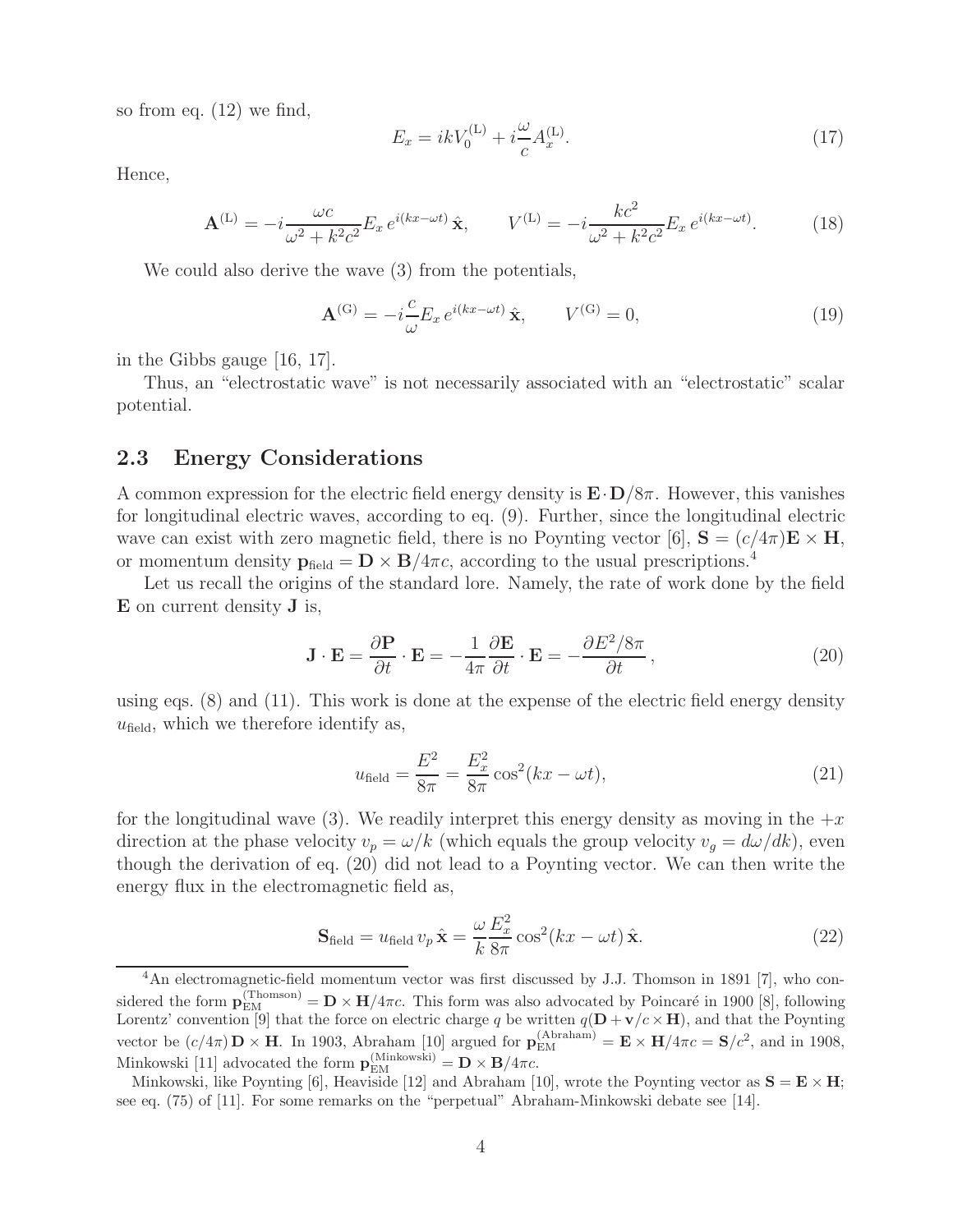We should also note that energy is stored in the medium in the form of kinetic energy of the electrons (and, in general, ions as well) that contribute to the polarization,

$$
\mathbf{P} = Ne(\mathbf{x} - \mathbf{x}_0) = -\frac{\mathbf{E}}{4\pi}.
$$
 (23)

Thus, the velocity of an electron is given by,

$$
\mathbf{v} = \mathbf{v}_0 - \frac{\dot{\mathbf{E}}}{4\pi Ne} = \mathbf{v}_0 - \frac{\omega E_x}{4\pi Ne} \sin(kx - \omega t) \hat{\mathbf{x}}.
$$
 (24)

In squaring this to get the kinetic energy, we neglect the term in  $\mathbf{v}_0 \cdot \hat{\mathbf{x}}$ , assuming its average to be zero as holds for a medium that is at rest on average (and also holds for a plasma in a tokamak when  $x$  is taken as the radial coordinate in a small volume). Then, we find the mechanical energy density to be,

$$
u_{\text{mech}} = \frac{1}{2} N m v^2 = \frac{1}{2} N m v_0^2 + \frac{E_x^2}{8\pi} \frac{\omega^2 m}{4\pi N e^2} \sin^2(kx - \omega t) = u_{\text{mech},0} + \frac{\omega^2}{\omega_P^2} \frac{E_x^2}{8\pi} \sin^2(kx - \omega t), \tag{25}
$$

where  $\omega_P$  is the (electron) plasma frequency (2). We again can interpret the additional term as an energy density that flows in the  $+x$  direction at the phase velocity  $v_p - \omega/k$ ,

$$
\mathbf{S}_{\text{mech}} = u_{\text{mech}} v_p \hat{\mathbf{x}} = \frac{\omega}{k} \frac{\omega^2}{\omega_P^2} \frac{E_x^2}{8\pi} \sin^2(kx - \omega t) \hat{\mathbf{x}}.\tag{26}
$$

The total, time-averaged energy density, and energy flux, associated with the longitudinal wave are,

$$
\langle u_{\text{wave}} \rangle = \frac{\omega^2 + \omega_P^2}{2\omega_P^2} \frac{E_x^2}{8\pi}, \qquad \langle \mathbf{S}_{\text{wave}} \rangle = \langle u_{\text{wave}} \rangle v_p \hat{\mathbf{x}} = \frac{\omega}{k} \frac{\omega^2 + \omega_P^2}{2\omega_P^2} \frac{E_x^2}{8\pi} \hat{\mathbf{x}}.
$$
 (27)

If the wave frequency is less than the plasma frequency, as is the case for examples of Bernstein waves discussed in the sec. 2.5, the longitudinal electric field energy density is larger than that of the mechanical energy density of the wave.

#### **2.4 Momentum Considerations**

As noted previously, for an electrostatic wave with zero magnetic field, the field-only momentum density,  $\mathbf{E} \times \mathbf{B}/4\pi c$ , the Abraham [10] momentum density  $\mathbf{E} \times \mathbf{H}/4\pi c$ , and the Minkowski [11] momentum density  $\mathbf{D} \times \mathbf{B}/4\pi c$  are all zero. However, the medium contains momentum density,

$$
\mathbf{p}_{\text{mech}} = Nm\mathbf{v} = Nm\mathbf{v}_0 - m\frac{\omega E_x}{4\pi e}\sin(kx - \omega t)\,\hat{\mathbf{x}} = -\frac{m\omega E_x}{4\pi e}\sin(kx - \omega t)\,\hat{\mathbf{x}},\tag{28}
$$

where the term  $Nm\mathbf{v}_0$  averages to zero in any small volume. This is a peculiar result, in that the momentum density associated with the wave is directed opposite to the wave motion, and is independent of the density of the medium.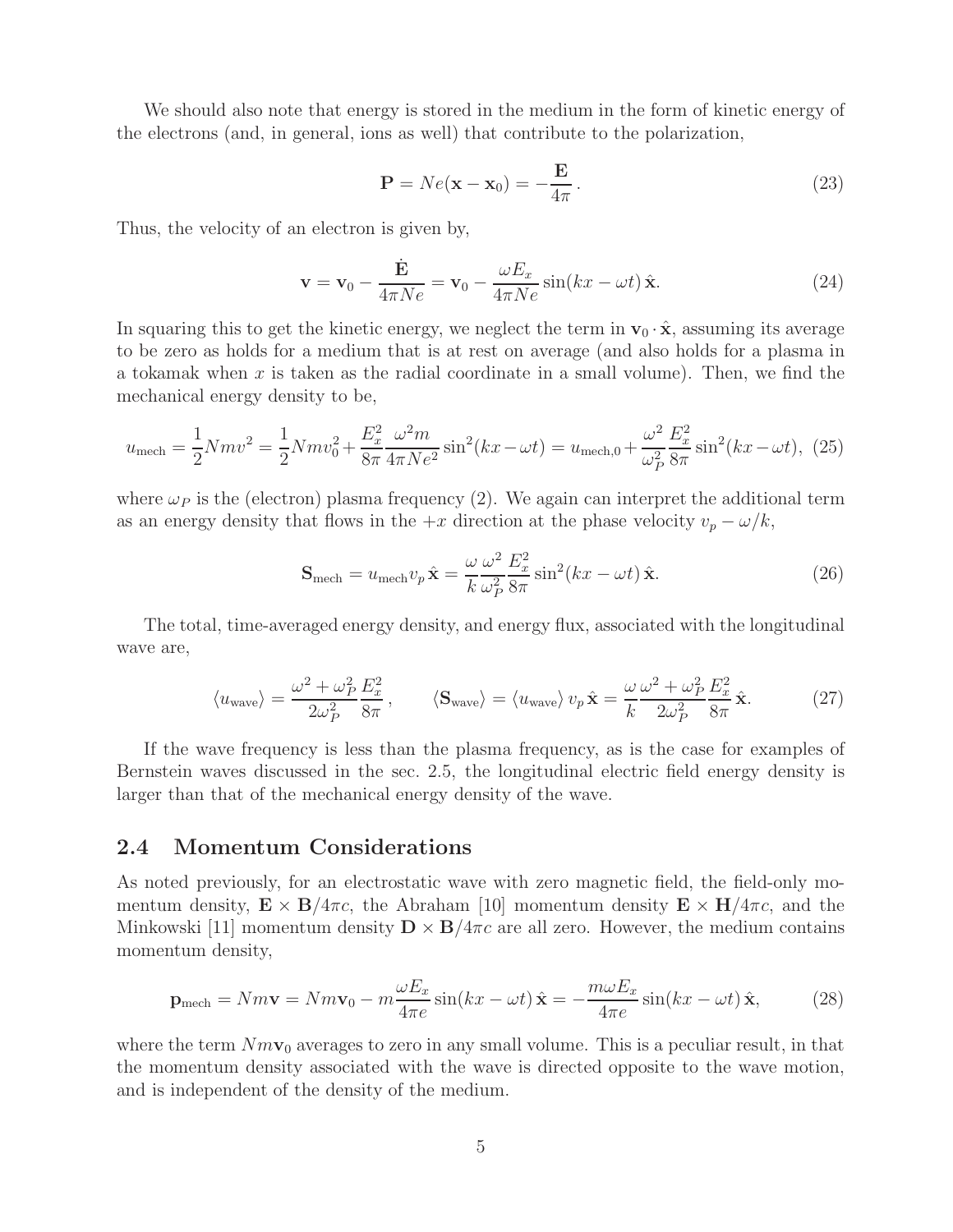#### **2.5 Longitudinal Waves in a Cold, Unmagnetized Plasma**

As a preliminary exercise we consider the case of a longitudinal wave,

$$
\mathbf{E} = E_x \cos(kx - \omega t) \hat{\mathbf{x}}, \qquad (29)
$$

in a cold, unmagnetized plasma. An electron at  $x_0$  in the absence of the wave has coordinate  $\mathbf{x} = \mathbf{x}_0 + \delta \mathbf{x}$  when in the wave, where only the x component of the equation of motion is nontrivial,

$$
m \,\delta \ddot{x} = -eE_x \cos(kx - \omega t) \approx -eE_x \cos(kx_0 - \omega t). \tag{30}
$$

The approximation in eq. (30) is that the oscillations are small. Then, we find,

$$
\delta x \approx \frac{e}{m\omega^2} E_x \cos(kx_0 - \omega t). \tag{31}
$$

The resulting electric dipole moment density **P** is,

$$
\mathbf{P} = -Ne\delta x \ \hat{\mathbf{x}} = -\frac{Ne^2}{m\omega^2} \mathbf{E} = -\frac{\omega_P^2}{4\pi\omega^2} \mathbf{E},\tag{32}
$$

where  $\omega_P$  is the (electron) plasma frequency (2).

For a longitudinal wave, the electric displacement must vanish according to eq. (9), so we find,

$$
0 = \mathbf{D} = \mathbf{E} + 4\pi \mathbf{P} = \left(1 - \frac{\omega_P^2}{\omega^2}\right) \mathbf{E},\tag{33}
$$

which requires that,

$$
\omega = \omega_P. \tag{34}
$$

That is, the frequency of longitudinal electric waves can only be the plasma frequency in a cold, unmagnetized plasma.

#### **2.6 Longitudinal Waves in a Hot, Magnetized Plasma**

Turning now to the problem of plane waves in a magnetized plasma, we consider waves whose propagation vector **k** is transverse to the external magnetic field  $\mathbf{B}_0$ , and seek a solution where electric field vector **E** is parallel to **k**.

We adopt a rectangular coordinate system in which the external magnetic field  $\mathbf{B}_0$  is along the  $+z$  axis and the plane electric wave propagates along the  $+x$  axis,

$$
\mathbf{E} = E_x \cos(kx - \omega t) \hat{\mathbf{x}}.
$$
 (35)

The unperturbed  $(E = 0)$  motion of an electron is on a helix of radius,

$$
r_B = \frac{v_\perp}{\omega_B},\tag{36}
$$

where  $v_{\perp} = \sqrt{2KT/m}$  for all electrons in our simplified analysis. Hence, we can write the general (nonrelativistic) motion as,

$$
x = x_0 + r_B \cos(\omega_B t + \phi_0) + \delta x,\tag{37}
$$

$$
y = y_0 + r_B \sin(\omega_B t + \phi_0) + \delta y,\tag{38}
$$

$$
y = y_0 + r_B \sin(\omega_B t + \phi_0) + \delta y,
$$
  
\n
$$
z = z_0 + v_z t + \delta z,
$$
\n(39)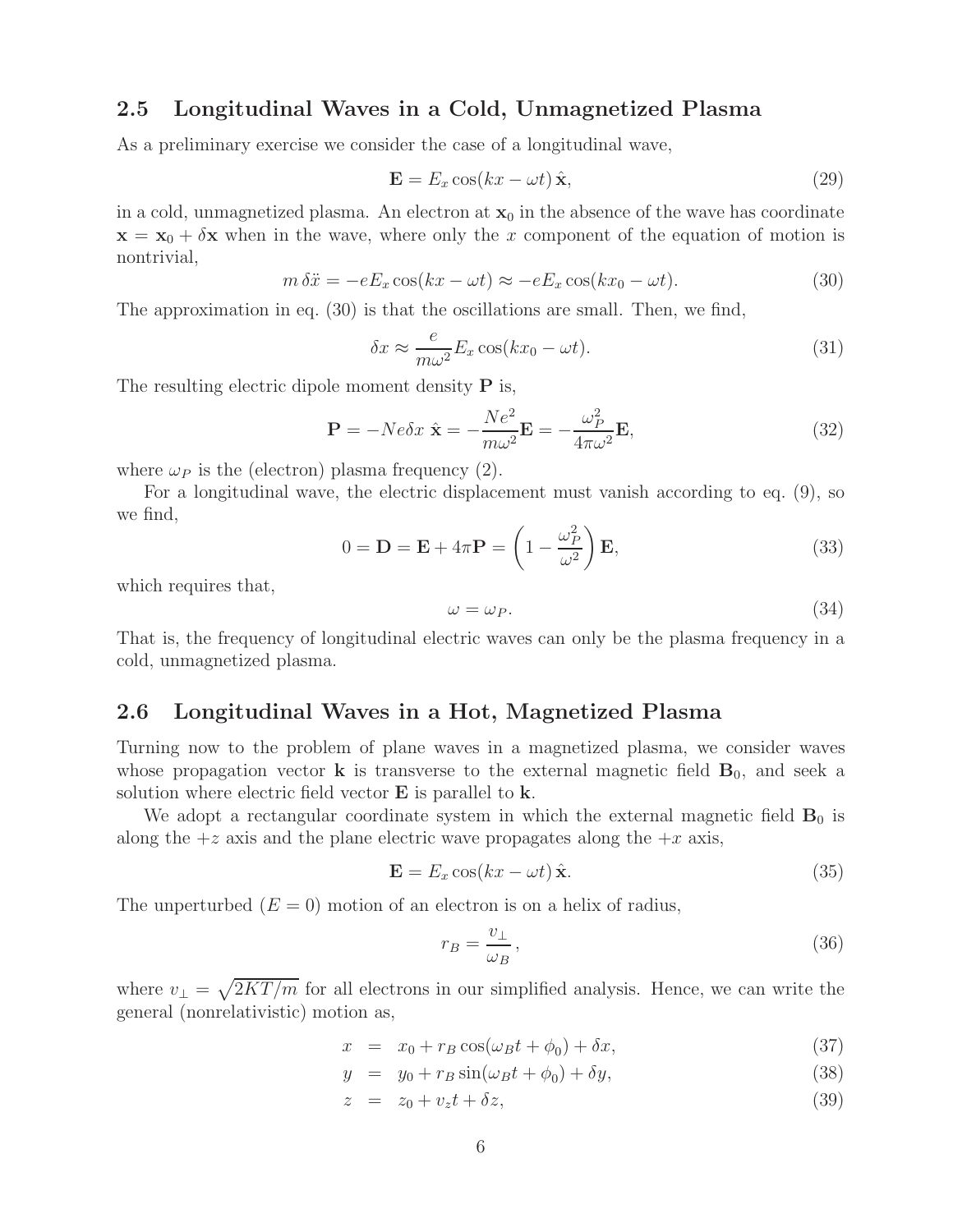noting that the circular motion of a negatively charged electron is counterclockwise in the  $x-y$ plane for an external magnetic field along the  $+z$  axis. For an electron in the collisionless plasma, we consider the Lorentz force only from the wave electric field and the external magnetic field,  $-e(E + v/c \times B_0)$ . The equations of motion are then,

$$
m[-\omega^2 r_B \cos(\omega_B t + \phi_0) + \delta \ddot{x}] = -eE_x \cos(kx - \omega t) -\frac{eB_0}{c} [\omega_B r_B \cos(\omega_B t + \phi_0) + \delta \dot{y}] \tag{40}
$$

$$
m[-\omega^2 r_B \sin(\omega_B t + \phi_0) + \delta \ddot{y}] = -\frac{eB_0}{c} [\omega_B r_B \sin(\omega_B t + \phi_0) - \delta \dot{x}] \tag{41}
$$

$$
m\delta \ddot{z} = 0. \tag{42}
$$

Recalling eq. (1) for the cyclotron frequency, the equations of motion reduce to,

$$
\delta \ddot{x} + \omega_B \delta \dot{y} = -\frac{eE_x}{m} \cos(kx - \omega t), \tag{43}
$$

$$
\delta \ddot{y} - \omega_B \delta \dot{x} = 0, \tag{44}
$$

$$
\delta \ddot{z} = 0. \tag{45}
$$

Equation (45) has the trivial solution  $\delta z = 0$ , while eq. (44) integrates to,

$$
\delta \dot{y} = \omega_B \delta x. \tag{46}
$$

With this, the remaining equation of motion becomes,

$$
\delta \ddot{x} + \omega_B^2 \delta x = -\frac{eE_x}{m} \cos(kx - \omega t),\tag{47}
$$

To proceed, we must expand the factor  $\cos(kx - \omega t)$ , which we do as follows,

$$
\cos(kx - \omega t) = \cos(kx_0 - \omega t + kr_B \cos(\omega_B t + \phi_0) + k\delta x)
$$
  
\n
$$
\approx \cos(kx_0 - \omega t + kr_B \cos(\omega_B t + \phi_0))
$$
  
\n
$$
\approx \cos(kx_0 - \omega t) \cos(kr_B \cos(\omega_B t + \phi_0)) - kr_B \cos(\omega_B t + \phi_0) \sin(kx_0 - \omega t)
$$
  
\n
$$
\approx \cos(kx_0 - \omega t) \left(1 - \frac{1}{2}k^2r_B^2 \cos^2(\omega_B t + \phi_0)\right)
$$
  
\n
$$
\approx \cos(kx_0 - \omega t) \left(1 - \frac{1}{4}k^2r_B^2\right) = \cos(kx_0 - \omega t) \left(1 - \frac{k^2v_\perp^2}{4\omega_B^2}\right). \tag{48}
$$

In the above, we have supposed that  $\delta x \ll r_B$  in going from the first line to the second, that  $r_B \ll x_0$  in going from the second line to the third, that  $kr_B \ll 1$  and  $\langle \cos(\omega_B t + \phi_0) \sin(kx_0 - \omega t) \rangle$  $= 0$  in going from the third line to the fourth, and that  $\langle \cos^2(\omega_B t + \phi_0) \rangle = 1/2$  in going from the fourth line to the fifth. Perhaps the most doubtful assumption is that  $kr_B \ll 1$ .

The approximate equation of motion is now,

$$
\delta \ddot{x} + \omega_B^2 \delta x = -\frac{eE_x}{m} \left( 1 - \frac{k^2 v_\perp^2}{4\omega_B^2} \right) \cos(kx_0 - \omega t). \tag{49}
$$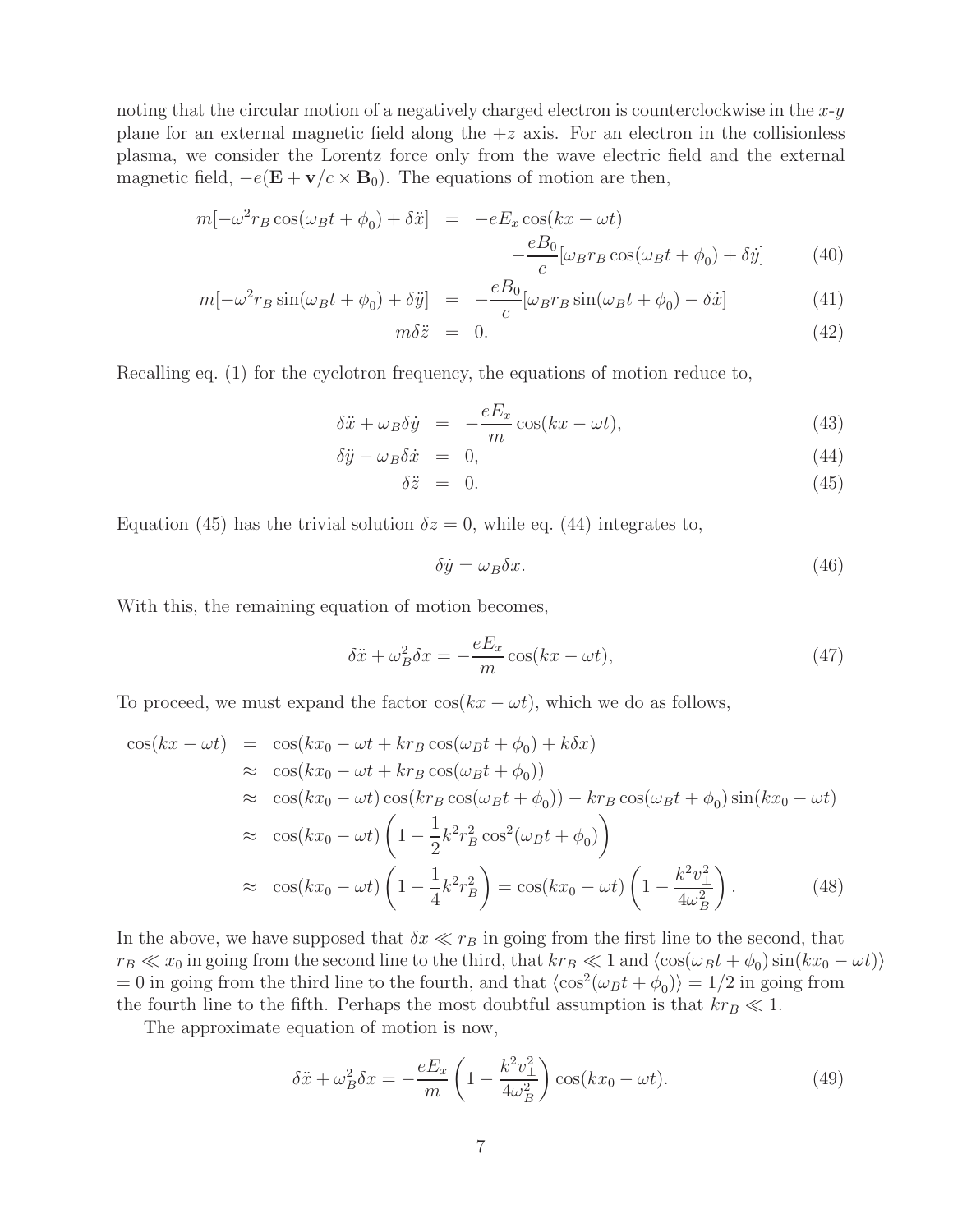The solution to this is,

$$
\delta x = -\frac{e}{m(\omega_B^2 - \omega^2)} \left(1 - \frac{k^2 v_\perp^2}{4\omega_B^2}\right) E_x \cos(kx_0 - \omega t). \tag{50}
$$

The resulting electric dipole moment density  $P$  is,

$$
\mathbf{P} = -Ne\delta x \hat{\mathbf{x}} = \frac{Ne^2}{m(\omega_B^2 - \omega^2)} \left(1 - \frac{k^2 v_\perp^2}{4\omega_B^2}\right) \mathbf{E} = \frac{\omega_P^2}{4\pi(\omega_B^2 - \omega^2)} \left(1 - \frac{k^2 v_\perp^2}{4\omega_B^2}\right) \mathbf{E},\qquad(51)
$$

where  $\omega_P$  is the (electron) plasma frequency (2).

For a longitudinal wave, the electric displacement must vanish according to eq. (9), so we find,

$$
0 = \mathbf{D} = \mathbf{E} + 4\pi \mathbf{P} = \left[1 + \frac{\omega_P^2}{\omega_B^2 - \omega^2} \left(1 - \frac{k^2 v_\perp^2}{4\omega_B^2}\right)\right] \mathbf{E},\tag{52}
$$

which requires that,

$$
\omega^2 = \omega_B^2 + \omega_P^2 \left( 1 - \frac{k^2 v_\perp^2}{4\omega_B^2} \right) = \omega_B^2 + \omega_P^2 \left( 1 - \frac{k^2 KT}{2m\omega_B^2} \right). \tag{53}
$$

This result corresponds to keeping only the first term of Bernstein's series expansion, eq. (50) of [2].

 $\sqrt{\omega_B^2 + \omega_P^2}$ , which is the so-called upper hybrid resonance frequency. (This result is well-<br>league to follow from the assumption of a sold plasma). In the limit of a cold plasma, where  $v_{\perp} = 0$ , the frequency of the longitudinal wave is known to follow from the assumption of a cold plasma.)

In our model, the effect of nonzero temperature is to lower the frequency of the longitudinal wave, bringing it closer to the cyclotron frequency,  $\omega_B$ . The effect is greater for shorter wavelengths (larger wave number  $k$ ). Our approximation implies that for wavelengths small compared to  $r_{\perp}$ , the characteristic radius of the electron cyclotron motion at temperature T, the frequency of the wave approaches zero. However, our approximation becomes doubtful for  $kr_{\perp} \gg 1$ . Bernstein found that the wave frequency is restricted to a band around  $\omega_B$ , which result is only hinted at by our analysis.

If we evaluate the dispersion relation (51) at the cyclotron frequency,  $\omega = \omega_B$ , then we find the following representative values for parameters of a Bernstein wave,

$$
k = \frac{2\omega_B}{v_\perp} = \frac{2}{r_\perp}, \qquad \lambda = \pi r_\perp, \qquad \text{and} \qquad v_p = \frac{\omega_B}{k} = \frac{v_\perp}{2} \ll c.
$$
 (54)

While our analysis does not constrain the phase velocity,  $v_p = \omega/k$ , of the longitudinal wave, we do find a relation between  $v_p$  and the group velocity,  $v_g = d\omega/dk$ ,

$$
v_g = \frac{d\omega}{dk} = -\frac{\omega_P^2}{\omega_B^2} \frac{KT}{2mv_p} \,. \tag{55}
$$

The longitudinal electric waves are negative group velocity waves! We have written elsewhere on a paradox associated with this latter phenomenon [18], where we found that a negative group velocity can have any magnitude without contradicting the insight of Einstein that signals must propagate at velocities less than or equal to c. Hence, the lack of a constraint on  $v_p$  is not a fundamental flaw in the analysis.

The author thanks Brent Jones for bringing this problem to his attention. For a related discussion of magnetostatic waves, see [19].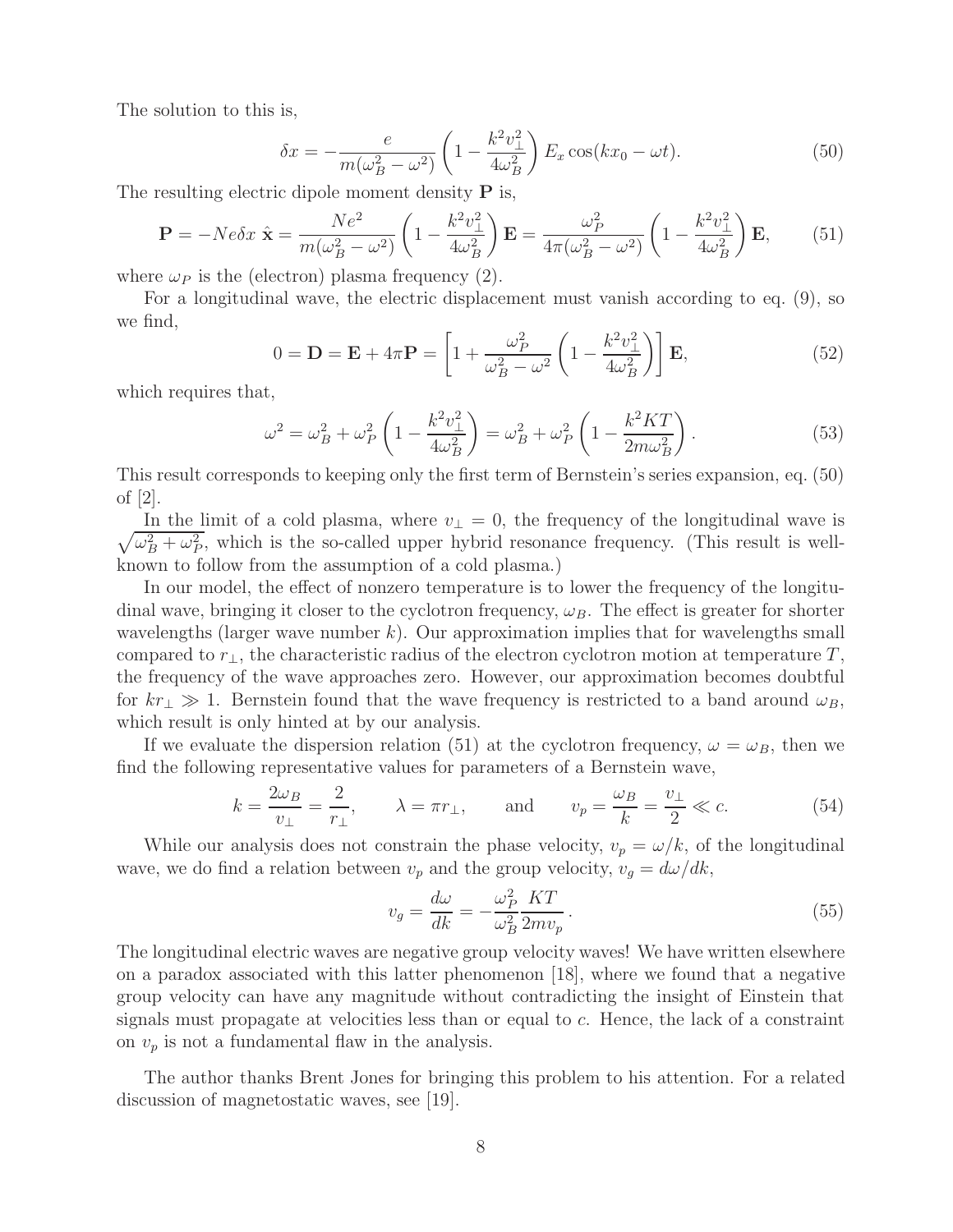# **References**

- [1] K.T. McDonald, *Expanding Spherical Shell of Charge* (Aug. 22, 2014), http://kirkmcd.princeton.edu/examples/shell.pdf
- [2] I.B. Bernstein, *Waves in a Plasma in a Magnetic Field*, Phys. Rev. **109**, 10 (1958), http://kirkmcd.princeton.edu/examples/EM/bernstein\_pr\_109\_10\_58.pdf
- [3] F.W. Crawford *et al.*, *Excitations of Cyclotron Harmonic Resonances in a Mercury-Vapor Discharge*, Phys. Rev. Lett. **13**, 229 (1964), http://kirkmcd.princeton.edu/examples/EM/crawford\_prl\_13\_229\_64.pdf
- [4] B.M. Jones, *Electron Bernstein Wave Thermal Emission and Mode Conversion in the CDX-U Spherical Torus*, Ph.D. Dissertation (Princeton University, 2002), http://kirkmcd.princeton.edu/examples/plasma/jones\_thesis\_02.pdf
- [5] K.T. McDonald, *Radiation in the Near Zone of a Hertzian Dipole* (April 22, 2004), http://kirkmcd.princeton.edu/examples/nearzone.pdf
- [6] J.H. Poynting, *On the Transfer of Energy in the Electromagnetic Field*, Phil. Trans. Roy. Soc. London **175**, 343 (1884), http://kirkmcd.princeton.edu/examples/EM/poynting\_ptrsl\_175\_343\_84.pdf
- [7] J.J. Thomson, *On the Illustration of the Properties of the Electric Field by Means of Tubes of Electrostatic Induction*, Phil. Mag. **31**, 149 (1891), http://kirkmcd.princeton.edu/examples/EM/thomson\_pm\_31\_149\_91.pdf
- [8] H. Poincar´e, *La Th´eorie de Lorentz et la Principe de R´eaction*, Arch. Neer. **5**, 252 (1900), http://kirkmcd.princeton.edu/examples/EM/poincare\_an\_5\_252\_00.pdf Translation: *The Theory of Lorentz and the Principle of Reaction*, http://kirkmcd.princeton.edu/examples/EM/poincare\_an\_5\_252\_00\_english.pdf
- [9] H.A. Lorentz, *La Th´eorie Electromagn´ ´ etique Maxwell et Son Application aux Corps Mouvants*, (Brill, Leiden, 1892), http://kirkmcd.princeton.edu/examples/EM/lorentz\_theorie\_electromagnetique\_92.pdf
- [10] M. Abraham, *Prinzipien der Dynamik des Elektrons*, Ann. Phys. **10**, 105 (1903), http://physics.princeton.edu/~mcdonald/examples/EM/abraham\_ap\_10\_105\_03.pdf
- [11] H. Minkowski, *Die Grundgleichungen für die elektromagnetischen Vorgänge in bewegten Körper*, Nachr. Ges. Wiss. Göttingen **1**, 53 (1908), http://kirkmcd.princeton.edu/examples/EM/minkowski\_ngwg\_53\_08.pdf http://kirkmcd.princeton.edu/examples/EM/minkowski\_ngwg\_53\_08\_english.pdf
- [12] O. Heaviside, *Electrical Papers*, Vol. 1 (Macmillan, 1894), http://kirkmcd.princeton.edu/examples/EM/heaviside\_electrical\_papers\_1.pdf See p. 438 for the Poynting vector. Heaviside wrote the momentum density in the Minkowski form (41) on p. 108 of [13].